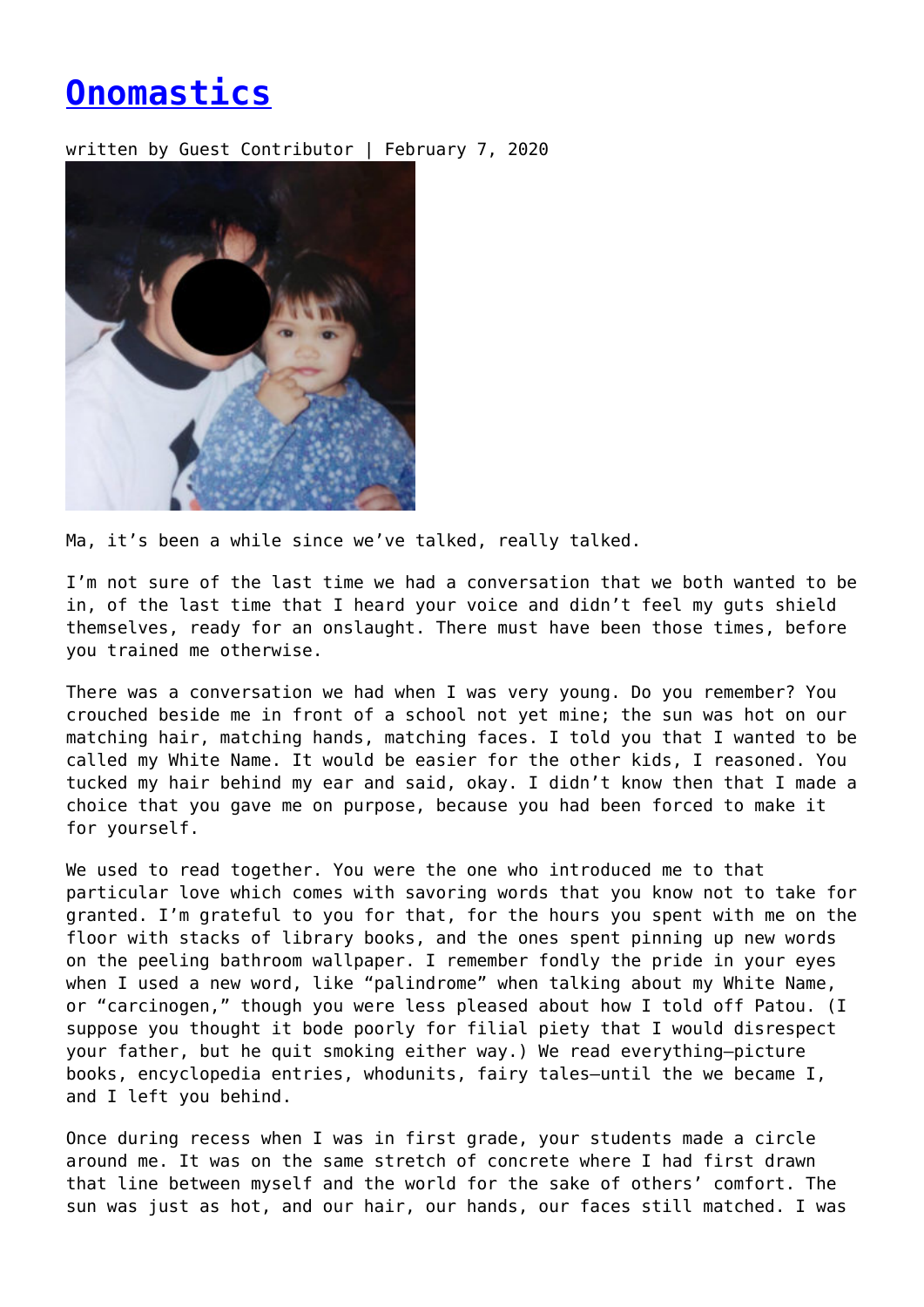almost as tall as some of those fourth-graders by then, but it felt like they towered over me. They asked me your name. I didn't hesitate, but taught them to say it, syllable by syllable. Those girls must have marched back in after recess crowing the song they had made up about it—a song I still remember—bastardizing the secret you had kept to protect yourself. After school that day, your back asked me why I would share such a thing. I didn't understand your quiet then.

When you named me, did you know you were lying?

*Vieng: capital, central hub; a gift parceled out and passed down from your mother.*

I saw your face when I first came home without eighteen inches of the hair I had left with. If I hadn't known how strongly you pride yourself on not swearing, I would have read that expression as "Oh fuck, I guess my daughter's serious about this dyke shit." But you would never do me the honor of recognizing me that way. You still don't look my partner in the eyes. My friend, you call her, hoping your family won't ever find out the truth. You say they won't understand, but they always compliment me on my short hair, my men's pants, my strong hands—while you tell me to lose weight for when I date boys again.

I don't know if you realize that the distance came long before the queerness; my sister's white roommate can speak more of your language than I ever could.

*Samay: culture, tradition; the way I was named but not the way I was raised.*

The day in fourth grade when I came to you and told you I wanted to be Jewish, you said, *Okay, as long as you research all the available options and decide what's best for you.* (I wish you had responded that way about my gender.) I expected a pushback from my Mennonite mother that never came, but by my age you had probably had the same conversation with your mother: *Ma, I want to be Christian*. I don't know what she would have said; perhaps she was surprised, or maybe you were both conscious that trauma is one of those things that can make a child question their religion. It's no wonder I still am.

I mostly know numbers about your childhood: two tries at third grade, four houses down from Sachiko's, eight shots from your dad's BB gun, four years in a refugee camp. I know you used a banana leaf as an umbrella when you were very young, and I know you left in the middle of the night. And I know you don't like to talk about it. I suppose we never will.

I think of the bruises you've left on my arms, my legs, my neck—bruises that probably mirrored marks you had once—and I wonder if your mother had the same ones. I think of secrets and silence and the way my truth twists to fit your mouth even if by then it's the wrong shape entirely, and I wonder how my children are supposed to know their ancestors if I don't know the stories of mine. I think of those moments in front of the school, and I wonder whether I will give my children white names or Lao names, both speaking to the politics of assimilation long before they will understand what the word *violence*